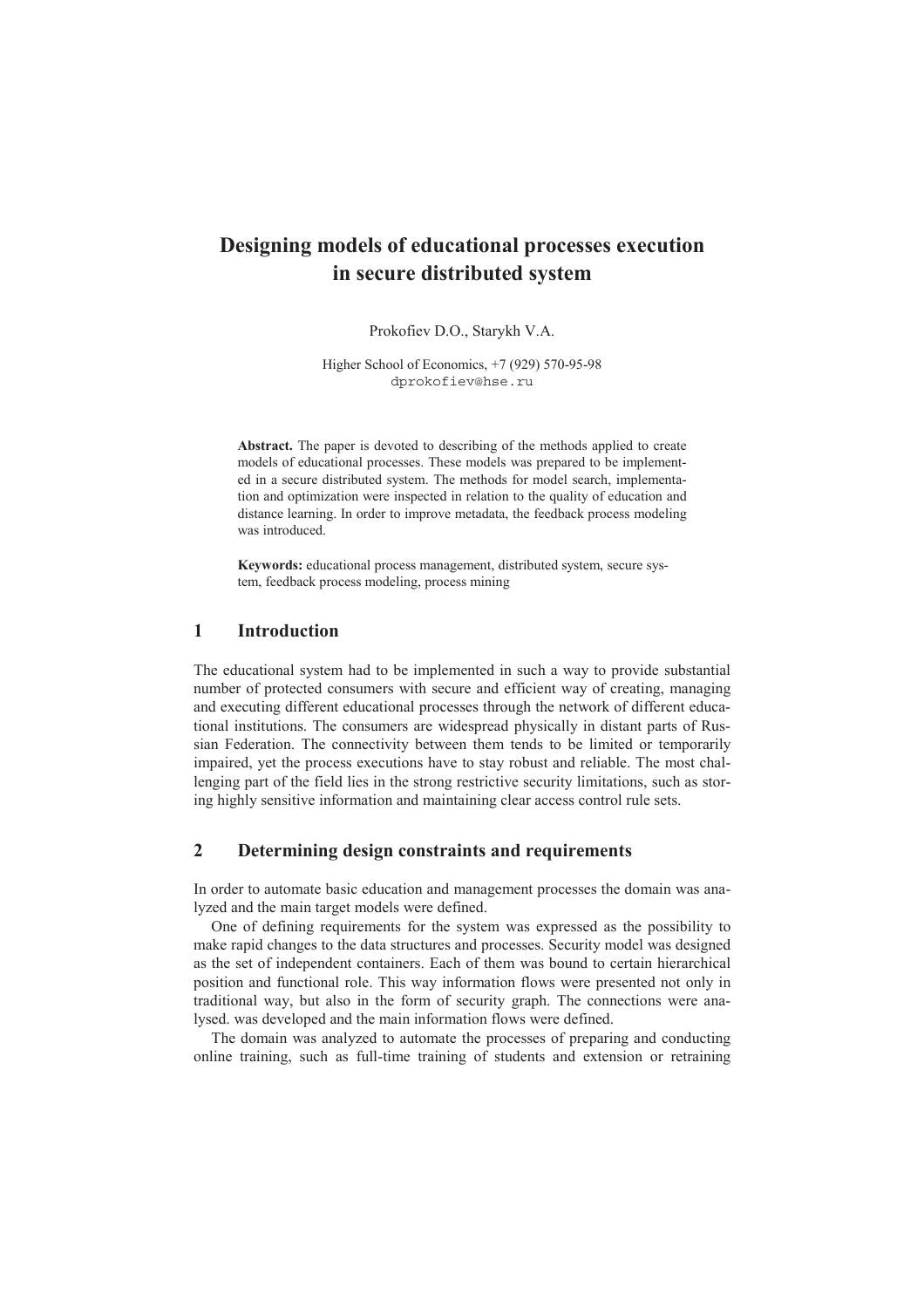courses for entity staff. The information flows and processes of education were examined, including those directly providing the basic educational activities of the educational organization: library services, educational and methodical units, processes of scientific research, process of video control during the tests.

The system had to be designed in such a way as to allow the implementation of a full cycle of training. This includes building a training course and a organizing a group for dedicated program, distance learning and analysis of its results. The management of classified information is always taken into account in every part of the implementation.

The system allows to create, accumulate, manage and classify different types of educational resources: texts, images, audio and video.

The security layer was built upon the information containers system. Each container is fully isolated from any other, having own access hierarchy. The network was also built in accordance to container structure: every packet in isolated channel had unique identifier and container-based encryption. The container labels were developed with functional demarcation. Thus, the requirements the state-owned data protection were met.

### **3 Introducing metadata definitions**

The main innovation in this approach for such a large distributed system is in the descriptions of metadata for processes and data structures. These descriptions fully form the appearance and functionality of the system. Thus, using the metadata designer and its formalized descriptions, the data structures and processes of the system could be flexibly changed.

The metadata were grouped by functional application. This forms a set of integrated subsystems:

- 1. Subsystem of information security.
- 2. Workflow processes management.
- 3. Subsystem of planning and report building.
- 4. Subsystem of executing administrative orders.
- 5. Subsystem of educational and methodical processes.
- 6. Subsystem of automation of research activities;
- 7. Subsystem of technical support.

With the control of integrity and correctness of execution it is possible to quickly mock the processes and functional elements. This option proved to be very important in the context of automation of a large-scale applied area with a large number of overlapping responsibility zones, as well as functional and law requirements that change over time, including during the trial operation phase. These metadata descriptions are replicated across every node of the distributed system, building strong tolerance to network connectivity failure. Every peer node acts as the local center, providing different services to other nodes, and sustaining full local capabilities for local users. Yet the structure of the grid preserves some limited hierarchy, because the global changes to the metadata are made in the central processing node and then they are replicated across other nodes.